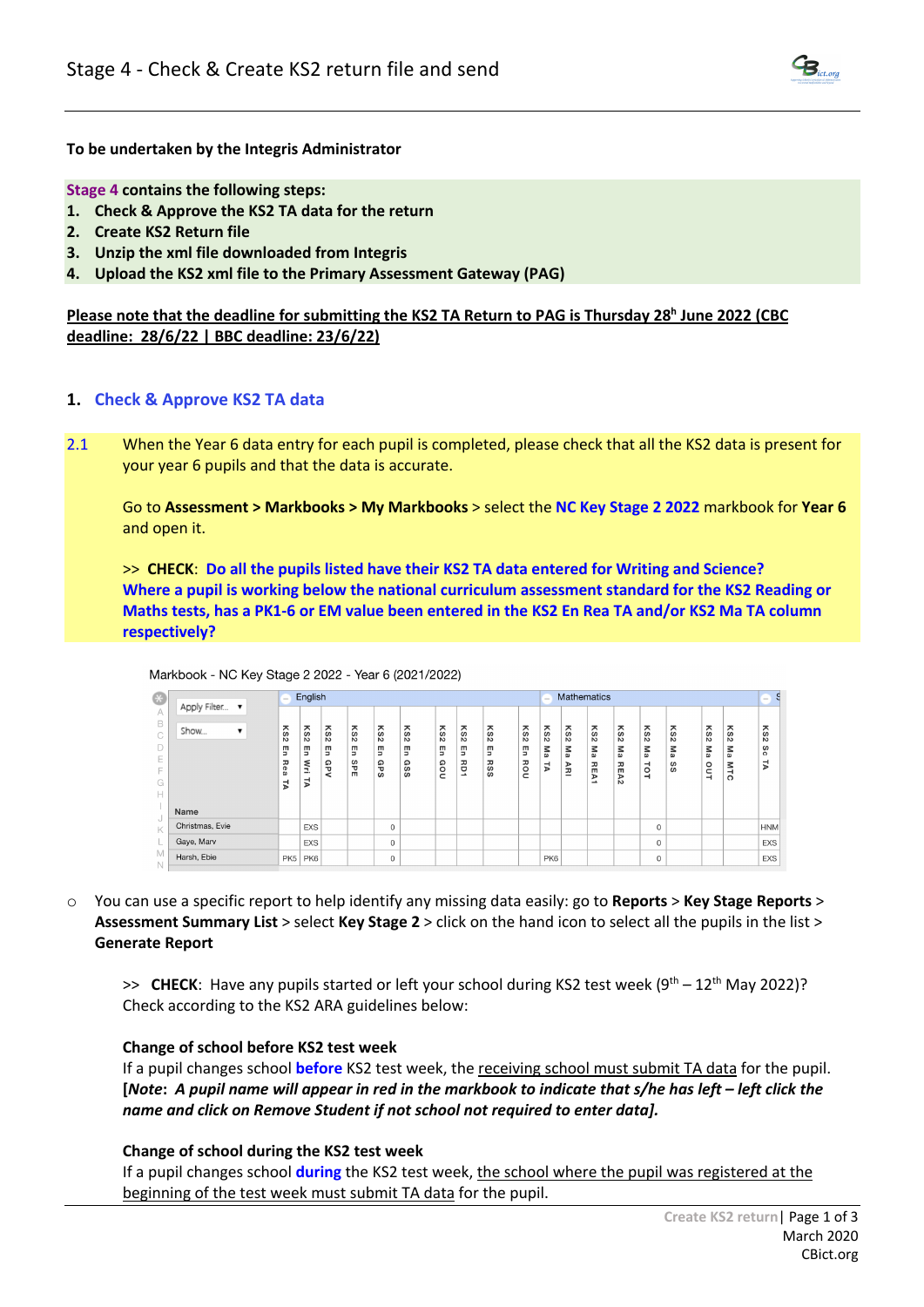

## **Change of school after the KS2 test week**

If a pupil changes school **after** the KS2 test week, the school where the pupil was registered during the KS2 test week must submit TA data for the pupil. [*Note: if pupil appears in red, leave pupil in the markbook with TA data entered.* 

*If pupil does not appear in markbook and TA data is expected, then add KS2 TA data directly into their pupil record by following these steps:*

Go to General > Student Details > **Former (roll)**> type in pupil name in search box and click Find. When the pupil record is on screen, click **Edit** > click the Key Stage tab

> ensure *Current Key Stage* box says Key Stage 2

> click **KS2** link

> ensure *Year of Assessment* (top left) is set to **2022**

> tick the tick box for *End of Statutory Assessment* 

> in the drop-down boxes for **Writing** & **Science**, select the relevant TA result > Click **Save**. *If the pupil is working below the standard of the tests, then a Reading and maths TA value needs to also be entered. This pupil(s) will be included in your return at step 2.3.*

**Approve the KS2 data – this needs to be signed off by the Head teacher. Please ensure the Head Teacher has seen the data and has approved it before continuing with Step 2 below.**

# **2. Create the KS2 return file**

When the data has been checked and approved:

- 2.1 Go to **Administration** > **Import & Export** > **Key Stage Exports** > select **Key Stage 2 Export (2022)** and click the **Next>>** button (*bottom left of screen*)
- 2.2 Now click the Add Student icon  $+$  (*top right of screen*) to display the Student Search window
- 2.3 In the Year Group field select **Year 6** and click **Find** > click **Select** > click **Yes** at the prompt All the Year 6 pupils should now be listed.

**Check** - **are there any pupils that were at your school during test week but have since left and need to be included in your return?** If yes, these pupils need to be added to the list from the Former Roll. Click Add Student  $+$  icon > select **Former Roll** > and locate and select the pupil to add them to this Year 6 list.

2.4 Click **Next>>** and the system will now perform certain validation checks.

If it finds missing TA data for Writing and/or Science for any pupil, you will not be able to export the file until these are corrected. Make a note of the errors and click **Finish**. Go back to Stage 2 and correct the errors.

**Note**: The summary report does state as a matter of course that there are missing data for Reading & Maths TA as these are no longer statutory – this is perfectly acceptable and you can proceed if this is the only 'error' message.

2.5 On the export summary screen, **check the correct number of pupils are recorded (**i.e. selected for inclusion in the export file). If these numbers are incorrect, click **Finish** and restart process from step 2.1. above.